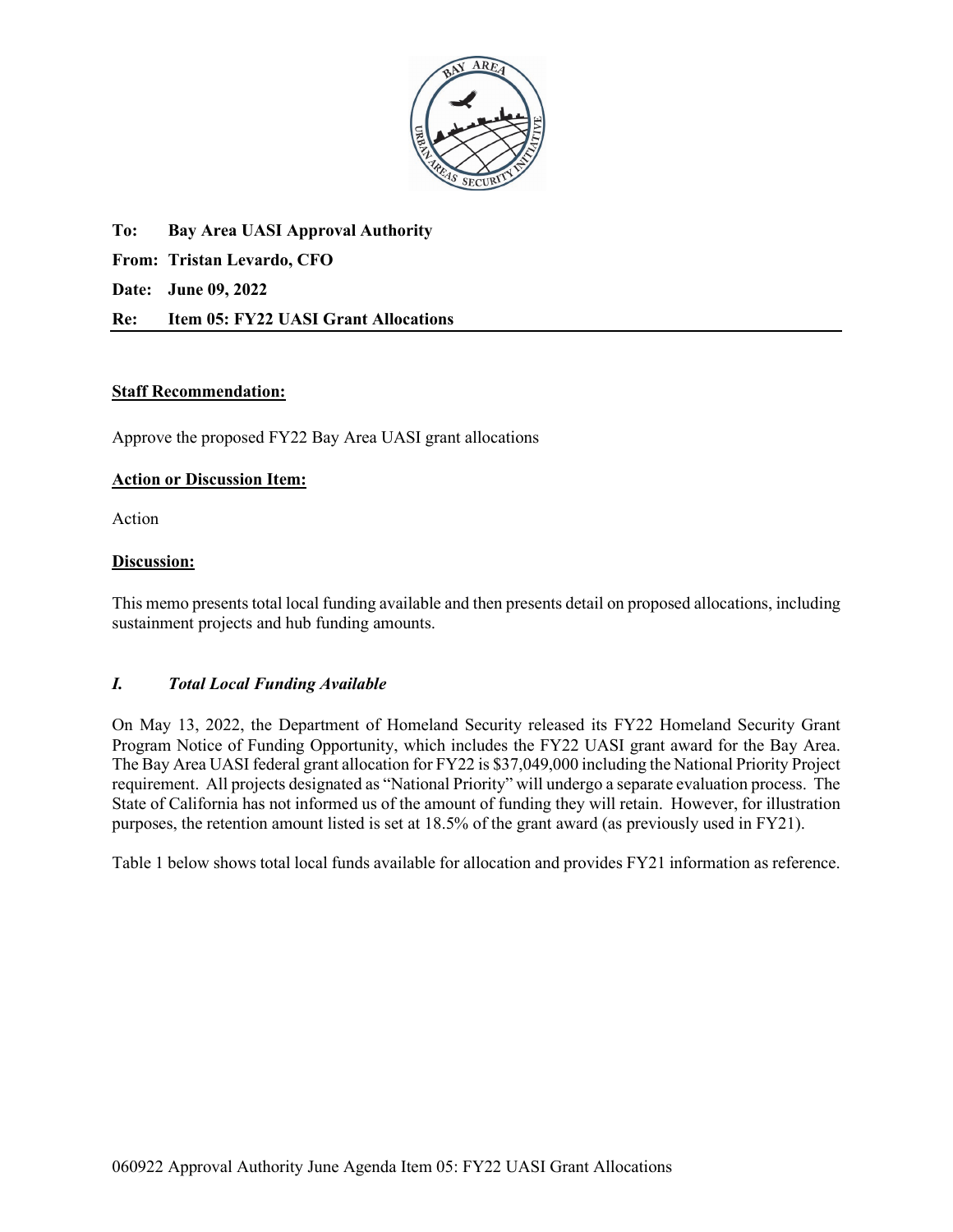|                                    | <b>FY21</b>         | <b>FY22</b>      |
|------------------------------------|---------------------|------------------|
| <b>UASI Grant Award</b>            | \$37,500,000        | \$37,049,000     |
| State Retention @ 18.5%            | $($ \$6,937,500 $)$ | $($ \$6,854,065) |
| <b>Total Local Funds Available</b> | \$30,562,500        | \$30,194,935     |

# **Table 1: UASI FY22 Funds Available for Allocation**

# *II. Proposed Allocations*

Proposed Bay Area UASI FY22 grant allocations are detailed below in Table 2, with the FY21 allocations (in blue). A portion of the FY21 Sustainment Projects budget has been allocated to the National Priority Projects. See Table 3 for additional detail.

| <b>Table 2: Proposed FY22 Allocations</b> |  |  |
|-------------------------------------------|--|--|
|-------------------------------------------|--|--|

|                                   | <b>FY21</b>  | <b>FY22</b>  |
|-----------------------------------|--------------|--------------|
| <b>Major City Allocation</b>      | \$3,000,000  | \$3,000,000  |
| <b>National Priority Projects</b> | \$9,168,750  | \$9,058,481  |
| <b>Sustainment Projects</b>       | \$8,278,289  | \$8,020,994  |
| <b>Management Team</b>            | \$3,721,980  | \$3,721,980  |
| <b>Hub Projects</b>               | \$6,393,481  | \$6,393,481  |
| <b>TOTAL</b>                      | \$30,562,500 | \$30,194,935 |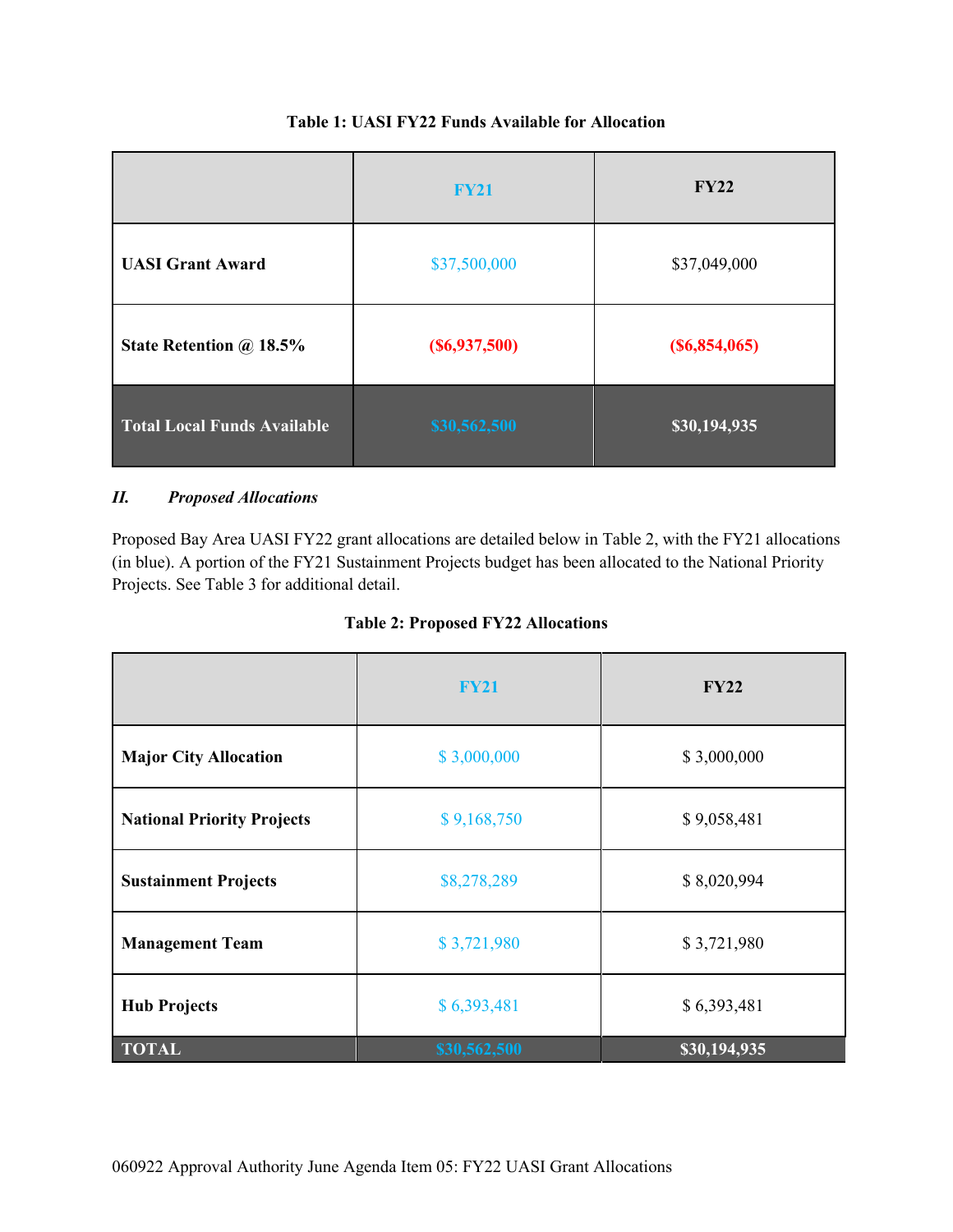## *Sustainment Projects*

A proposed amount of \$8,020,994 has been allocated for FY22 sustainment projects. The list of projects and amounts are detailed in Table 3 below. Projects and amounts from FY21 are included for reference (in blue).

| Project                                              | <b>FY21</b>  | FY22<br><b>UASI</b><br>allocation | FY22<br><b>NPP</b><br>allocation | <b>FY22 Total</b><br><b>Sustainment</b><br>Project<br><b>Funding</b> |
|------------------------------------------------------|--------------|-----------------------------------|----------------------------------|----------------------------------------------------------------------|
| <b>Training and Exercise Program</b>                 | \$4,312,339  | \$4,412,339                       |                                  | \$4,412,339                                                          |
| <b>NCRIC</b>                                         | \$6,431,074  | \$3,358,655                       | \$3,072,419                      | \$6,431,074                                                          |
| <b>Law Enforcement Information</b><br><b>Sharing</b> | \$500,000    | \$250,000                         |                                  | \$250,000                                                            |
| <b>Other Sustainment Projects</b>                    |              |                                   |                                  |                                                                      |
| <b>EOC</b> Information Sharing                       | \$40,000     |                                   |                                  |                                                                      |
| Regional Broadband<br>Planning/Governance            | \$59,000     |                                   |                                  |                                                                      |
| <b>TOTAL</b>                                         | \$11,342,413 | \$8,020,994                       | \$3,072,419                      | \$11,093,413                                                         |

# **Table 3: Proposed FY22 Sustainment Projects**

## *III. Hub Allocations*

There is a proposed amount of \$6,393,481 for the FY22 allocation to hubs. The total amount is comprised of the baseline allocation of \$5,643,481 and \$750,000 derived from the blended Training and Exercise program, which is divided equally among the hubs. This baseline amount is distributed to the four hubs based on the risk allocation percentage approved by the Approval Authority in the November 2020 meeting:

- East =  $23.00\%$
- North  $= 6.34\%$
- South  $= 25.50\%$
- West =  $45.16%$

Table 4 below shows the proposed FY22 hub allocations, the FY21 amounts (in blue), and percentage change.